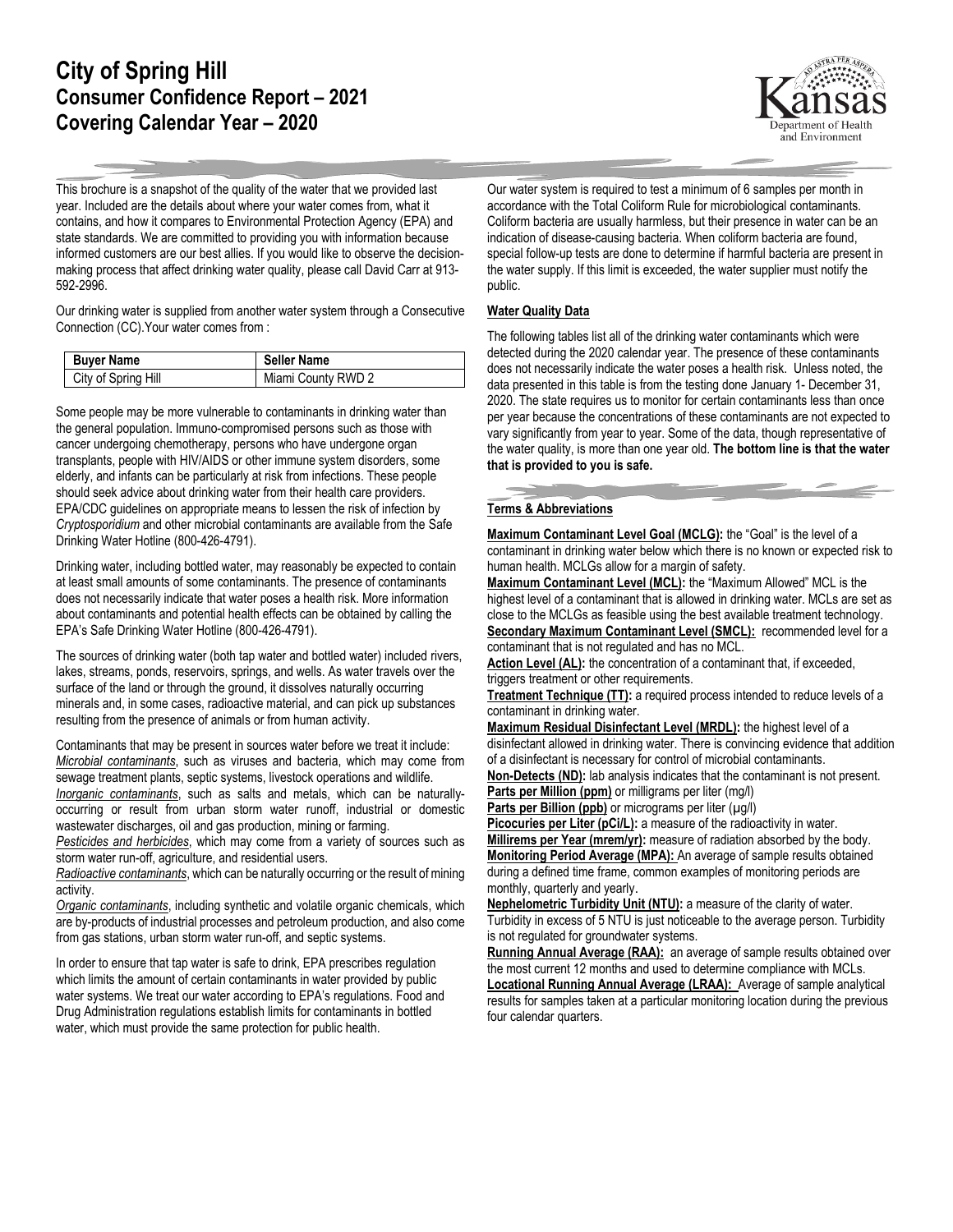## **Testing Results for: City of Spring Hill**

| <b>Disinfection Byproducts</b>   | <b>Monitoring</b><br>Period | Highest<br>RAA                        | Range<br>(low/high) | Unit | <b>MCL</b> |          | <b>MCLG</b>             | <b>Typical Source</b>                     |  |
|----------------------------------|-----------------------------|---------------------------------------|---------------------|------|------------|----------|-------------------------|-------------------------------------------|--|
| TOTAL HALOACETIC ACIDS<br>(HAA5) | 2020                        | 32                                    | $18 - 41$           | ppb  | 60         |          | 0                       | By-product of drinking water disinfection |  |
| TOTAL TRIHALOMETHANES<br>(TTHMs) | 2020                        | 51                                    | $32 - 68$           | ppb  | 80         |          | 0                       | By-product of drinking water chlorination |  |
| <b>Lead and Copper</b>           | <b>Monitoring</b><br>Period | 90 <sup>th</sup><br><b>Percentile</b> | Range<br>(low/high) | Unit | <b>AL</b>  |          | <b>Sites</b><br>Over AL | <b>Typical Source</b>                     |  |
| COPPER, FREE                     | 2018 - 2020                 | 0.19                                  | $0.014 - 0.41$      | ppm  |            | l.3<br>υ |                         | Corrosion of household plumbing           |  |
| LEAD                             | 2018 - 2020                 | 1.8                                   | $0 - 9.6$           | ppb  | 15         |          |                         | Corrosion of household plumbing           |  |

If present, elevated levels of lead can cause serious health problems, especially for pregnant women and young children. Lead in drinking water is primarily from materials and components associated with service lines and home plumbing. Your water system is responsible for providing high quality drinking water, but cannot control the variety of materials used in plumbing components. When your water has been sitting for several hours, you can minimize the potential for lead exposure by flushing your tap for 30 seconds to 2 minutes before using water for drinking or cooking. If you are concerned about lead in your water, you may wish to have your water tested. Information on lead in drinking water, testing methods, and steps you can take to minimize exposure is available from the Safe Drinking Water Hotline or at [http://www.epa.gov/safewater/lead.](http://www.epa.gov/safewater/lead)

| <b>Chlorine/Chloramines</b><br><b>Maximum Disinfection Level</b> | <b>MPA</b> | <b>MPA</b><br>'A Units | <b>RAA</b> | Units<br>- -<br>KAA |  |
|------------------------------------------------------------------|------------|------------------------|------------|---------------------|--|
| 12/31/2020<br>'ባ1/2020 -<br>$\sim$<br>. 2/U                      |            | $\sim$<br>IVIG/L       | $\sim$     | MG/L                |  |

During the 2020 calendar year, we had no violation(s) of drinking water regulations.

There are no additional required health effects notices.

There are no additional required health effects violation notices.

Some or all of our drinking water is supplied from another water system. The table below lists all of the drinking water contaminants, which were detected during the 2020 calendar year from the water systems that we purchase drinking water from.

| Regulated<br><b>Contaminants</b>            | <b>Collection</b><br><b>Date</b> |                                                  |                                 | <b>Water System</b> | <b>Highest</b><br>Value | Range<br>(low/high) | Unit                | <b>MCL</b>       | <b>MCLG</b>    | <b>Typical Source</b>                                                           |              |
|---------------------------------------------|----------------------------------|--------------------------------------------------|---------------------------------|---------------------|-------------------------|---------------------|---------------------|------------------|----------------|---------------------------------------------------------------------------------|--------------|
| <b>ATRAZINE</b>                             | 6/8/2020                         |                                                  | Miami County RWD 2              |                     | 0.32                    | 0.32                | ppb                 | 3                | 3              | Runoff from herbicide used on<br>row crops                                      |              |
| <b>BARIUM</b>                               | 5/11/2020                        |                                                  |                                 | Miami County RWD 2  | 0.085                   | 0.085               | ppm                 | 2                | $\overline{2}$ | Discharge<br>from<br>refineries                                                 | metal        |
| <b>FLUORIDE</b>                             |                                  | 5/11/2020                                        |                                 | Miami County RWD 2  | 0.2                     | 0.2                 | ppm                 | 4                | 4              | Water<br>Natural<br>deposits:<br>additive<br>which<br>promotes<br>strong teeth. |              |
| <b>NITRATE</b>                              | 5/11/2020                        |                                                  |                                 | Miami County RWD 2  | 0.55                    | $0.54 - 0.55$       | ppm                 | 10               | 10             | Runoff from fertilizer use                                                      |              |
| <b>Secondary Contaminants</b>               |                                  | <b>Collection</b><br><b>Water System</b><br>Date |                                 |                     | <b>Highest</b><br>Value |                     | Range<br>(low/high) |                  | <b>Unit</b>    | <b>SMCL</b>                                                                     |              |
| ALKALINITY, TOTAL                           |                                  | 5/11/2020                                        |                                 | Miami County RWD 2  |                         | 120                 |                     | 120              |                | MG/L                                                                            | 300          |
| <b>ALUMINUM</b>                             |                                  |                                                  | 5/11/2020                       | Miami County RWD 2  |                         | 0.026               |                     | 0.026            |                | MG/L                                                                            | 0.05         |
| CALCIUM                                     |                                  | 5/11/2020                                        |                                 | Miami County RWD 2  |                         | 48                  |                     | 48               |                | MG/L                                                                            | 200          |
| <b>CHLORIDE</b>                             |                                  |                                                  | 5/11/2020                       | Miami County RWD 2  |                         | 37                  |                     | 37               |                | MG/L                                                                            | 250          |
| <b>CONDUCTIVITY</b><br>@<br><b>UMHOS/CM</b> | 25 C                             |                                                  | 5/11/2020<br>Miami County RWD 2 |                     |                         | 420                 |                     | 420              |                | UMHO/CM                                                                         | 1500         |
| <b>CORROSIVITY</b>                          |                                  |                                                  | 5/11/2020                       | Miami County RWD 2  |                         | 0.12                |                     | 0.12             |                | LANG                                                                            | $\mathbf{0}$ |
| HARDNESS,<br><b>TOTAL</b><br>CACO3)         | (AS)                             |                                                  | 5/11/2020                       | Miami County RWD 2  |                         | 140                 |                     | 140              |                | MG/L                                                                            | 400          |
| <b>IRON</b>                                 | 5/11/2020<br>Miami County RWD 2  |                                                  | 0.037                           |                     | 0.037                   |                     | MG/L                | 0.3              |                |                                                                                 |              |
| <b>MAGNESIUM</b>                            | 5/11/2020<br>Miami County RWD 2  |                                                  | 6.3                             |                     | 6.3                     |                     | MG/L                | 150              |                |                                                                                 |              |
| <b>NICKEL</b>                               |                                  | 5/11/2020                                        |                                 | Miami County RWD 2  |                         | 0.0014              |                     | 0.0014           |                | MG/L                                                                            |              |
| PH                                          |                                  |                                                  | 5/11/2020                       | Miami County RWD 2  |                         | 8                   |                     | 8                |                | PH                                                                              | 8.5          |
| <b>POTASSIUM</b>                            |                                  | 5/11/2020                                        |                                 | Miami County RWD 2  |                         | 3.6                 |                     | $\overline{3.6}$ |                | MG/L                                                                            | 100          |
| <b>SILICA</b>                               |                                  |                                                  | 5/11/2020                       | Miami County RWD 2  |                         | 0.55                |                     | 0.55             |                | MG/L                                                                            | 50           |
| <b>SODIUM</b>                               |                                  |                                                  | 5/11/2020                       | Miami County RWD 2  |                         | 24                  |                     | 24               |                | MG/L                                                                            | 100          |
| <b>SULFATE</b>                              |                                  | 5/11/2020                                        |                                 | Miami County RWD 2  |                         | $\overline{24}$     |                     | $\overline{24}$  |                | MG/L                                                                            | 250          |
| <b>TDS</b>                                  |                                  | 5/11/2020                                        |                                 | Miami County RWD 2  |                         | 220                 |                     | 220              |                | MG/L                                                                            | 500          |
| <b>ZINC</b>                                 |                                  | 5/11/2020                                        |                                 | Miami County RWD 2  |                         | 0.0079              |                     | 0.0079           |                | MG/L                                                                            | 5            |

**Please Note: Because of sampling schedules, results may be older than 1 year**.

During the 2020 calendar year, the water systems that we purchase water from had the below noted violation(s) of drinking water regulations.